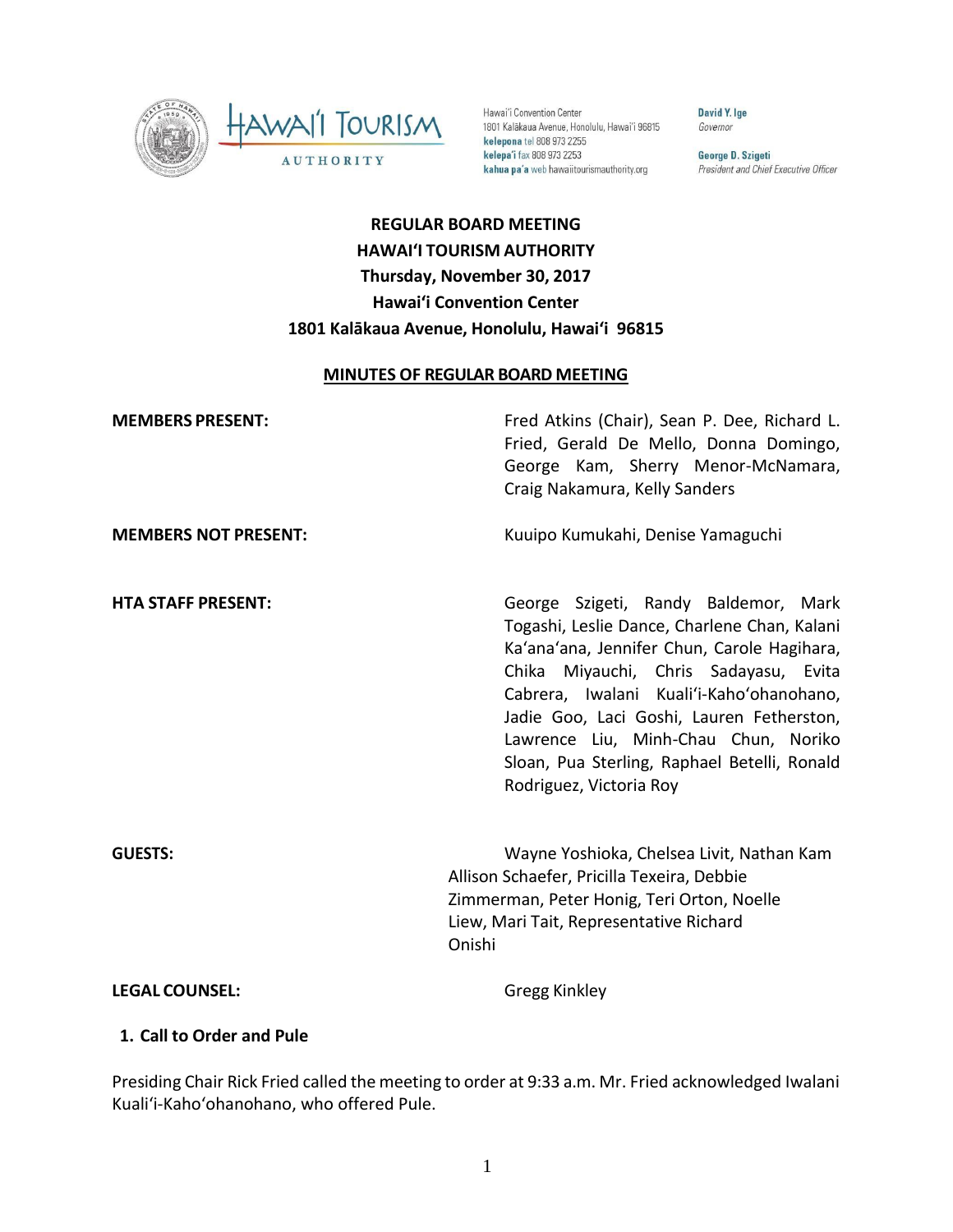#### **2. Approval of Minutes from the October 26, 2017 Board Meeting**

Mr. Fried requested a motion to approve the minutes of the Board meeting held on October 26, 2017. Mr. Dee made a motion. Ms. Domingo seconded the motion, which was unanimously approved by all Board members present.

#### **3. Report of Permitted Interactions at an Informational Meeting or Presentation Not Organized by the Board Under HRS section 92-2.5(c)**

There were no reports of any permitted interactions between Board members since the last Board meeting.

### **4. Report of the CEO Relating to Staff's Implementation of HTA's Programs During October 2017**

Mr. Fried acknowledged Mr. Szigeti, who presented the CEO's report. Mr. Szigeti reported that HTA has been very busy over the past few months. Visitor spending is up 6.8 percent compared to the same period last year and visitor arrivals saw an increase of 4.7 percent. Mr. Szigeti further reported that State tax revenue generated from visitor spending has risen to \$1.62 billion, an increase of 6.8 percent compared with the first ten months of 2016.

Mr. Szigeti announced that Jennifer Chun has been appointed as the new Director of Tourism Research. In her new role, Ms. Chun will be addressing the new Hawaiʻi Hotel Report moving forward. Mr. Szigeti also noted that, throughout the month of November, HTA held several briefings with lawmakers and stakeholders on its role in Hawaiʻi's tourism market future. Specifically, Mr. Szigeti addressed the Maui Visitor Convention Center Bureau and met with Senator Keith Agaran. He thanked Mr. Nakamura for helping facilitate this meeting.

Mr. Szigeti reported that he and Charlene Chan traveled to Washington, D.C. to meet with the Hawaiʻi Congressional delegation as well as the U.S. Travel Association. Mr. Szigeti noted that the Congressional delegation is pleased with the Hawaiʻi tourism market. Although international travel to the United States is down 6 percent overall, Hawaiʻi has seen an increase in international arrivals of around 3 percent. Mr. Szigeti noted that the U.S. Travel Association reported international traveler concerns about their safety when traveling to the U.S., specifically connected to the recent outbreak of attacks within the U.S., citing the Las Vegas shootings among others.

Mr. Szigeti acknowledged and thanked Representative Richard Onishi, Chairman of the State of Hawaiʻi House of Representatives Tourism Committee, for attending the Washington, D.C. meeting with the U.S. Travel Association as well as today's Board meeting.

Mr. Szigeti reported that had a productive meeting with Honolulu Police Department's (HPD) newest Chief of Police, Susan Ballard. Mr. Szigeti noted that Chief Ballard spoke about the preventative actions that HPD will be taking to address recent crimes that have occurred in Waikiki. Mr. Szigeti reported that Chief Ballard explained that tourism is Hawaiʻi's principal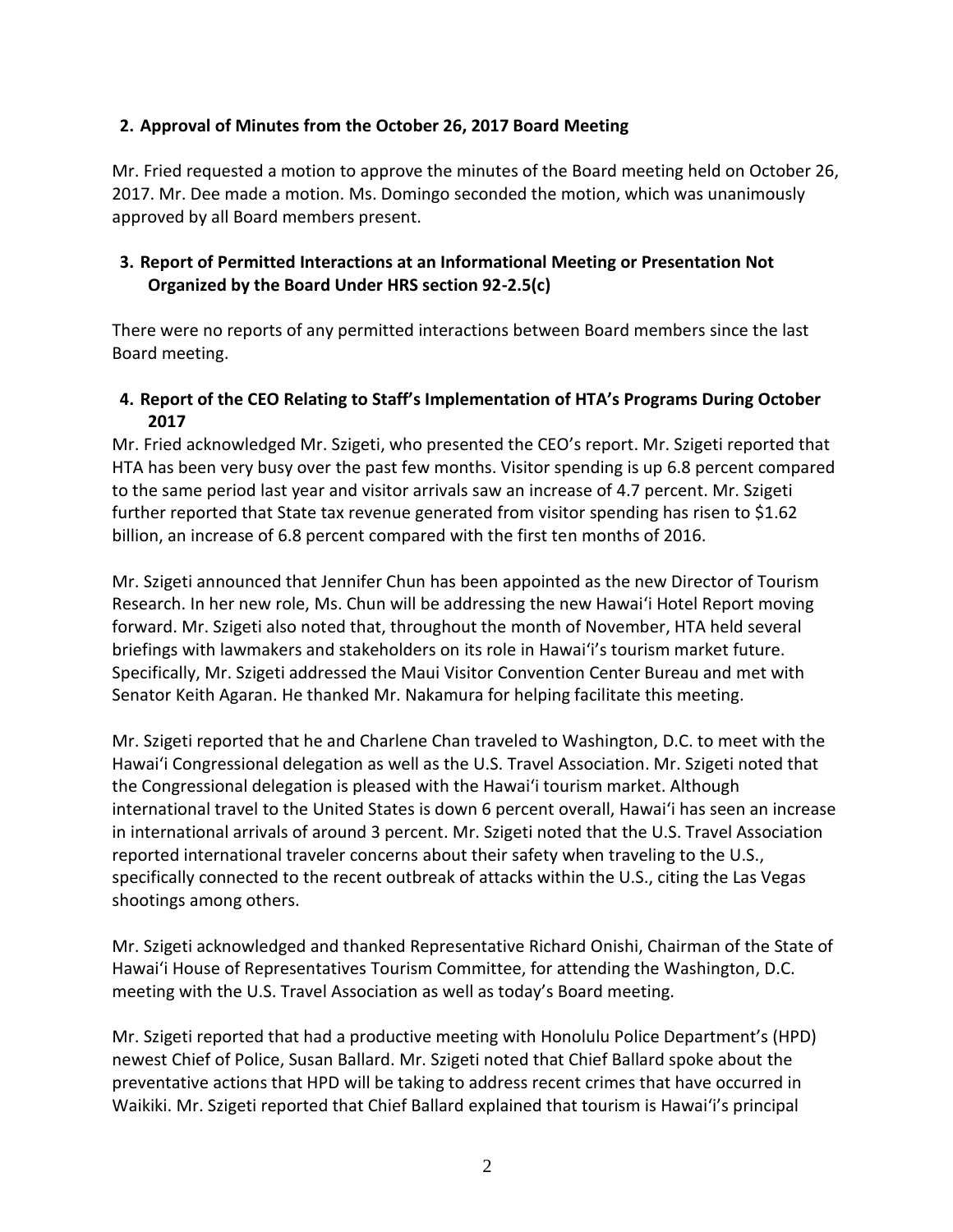economic engine and confirmed HPD's commitment to protect Hawaiʻi's tourism industry.

Mr. Szigeti reported that he and Charlene Chan spend the past two days on Hawaiʻi Island meeting with key tourism stakeholders, Sen. Inouye, Sen. Ruderman, Rep. Onishi, Rep. Nakashima, Rep. Evans, and Rep. Lowen. Mr. Szigeti noted that the meeting was very productive. Mr. Szigeti reported that he will be flying back to Hawaiʻi Island tomorrow to attend the annual visitors' bureau meeting.

Mr. Szigeti concluded his presentation by announcing new airline fights being added in December: Delta Airlines will launch daily service between Seattle and Lihue this month; Virgin America will launch daily service between San Francisco and Kona; Scoot launches services between Singapore and Honolulu via Osaka 4 times per week; United Airlines will increase winter flight capacity by 20%, including non-stop flights from Los Angeles, San Francisco, Chicago, and Denver to Kahului, Kona, Hilo and Lihue starting on December 20, 2017.

Mr. Fried thanked Rep. Onishi for all of his hard work and for attending the two-hour Marketing Committee meeting on November 29. Mr. Fried noted that issues with the L.A. Clippers tickets were resolved in a positive manner. Mr. Fried also mentioned he took part in a panel in November regarding Medical Tourism and feels Hawaiʻi is an excellent destination point for this market.

### **5. Presentation and Discussion of Current Market Insights and Conditions in Key Major Hawaiʻi Tourism Markets**

Mr. Fried acknowledged Jennifer Chun, who presented the November 2017 market insights. Ms. Chun announced that HTA issued a press release on November 30, 2017, regarding daily tourist spending and arrivals. Ms. Chun reported that the U.S. East, U.S. West, and Japan markets all saw increases in spending; only Canada was down. Tourist arrivals saw an increase in all four key markets.

Ms. Chun announced that the press release for the new HTA Hotel Performance report went out on Tuesday, November 28, 2017. Ms. Chun noted that the Hotel Performance report, which will provide beneficial market data for the industry and businesses, will be issued on a monthly basis moving forward.

Ms. Chun further reported that state tax revenues are up but TAT collections are down through August 2017. Ms. Chun noted a disconnect between what is being generated in transient accommodation taxes and what is actually collected by the State.

Ms. Chun also reported that the ten-month forecast for air seats in 2018 will see an increase of 8.8% for January through October 2018. Ms. Chun also indicated that Kauai will see the largest increase followed by Maui, Hawaiʻi Island and Oʻahu.

Mr. Atkins asked Ms. Chun why Canadian tourist arrivals have increased but spending has gone down. Ms. Chun responded that the per person spending YTD through October 2017 has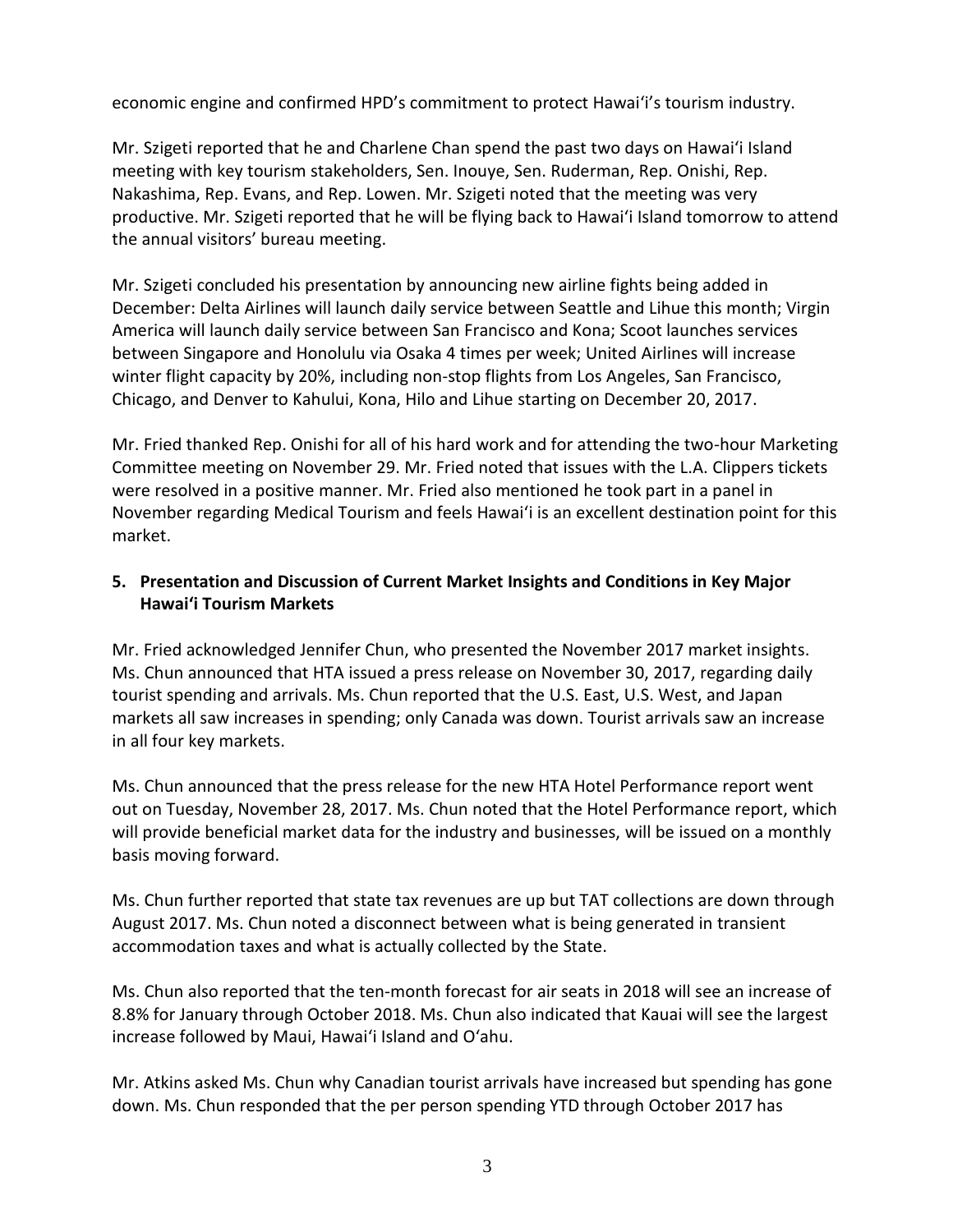slightly decreased in the areas of food and beverage. Ms. Chun indicated that although spending for the month of October was down, the overall YTD spending is up. Mr. Atkins and Ms. Chun engaged in further conversation about Canadian tourist spending habits.

# **6. Discussion and Approval for the establishment of the positions of Vice-Chairs of the Marketing Standing Committee**

Mr. Fried introduced housekeeping measures for HTA's three standing committees: the Administrative Standing Committee, the Audit Standing Committee, and the Marketing Standing Committee. Mr. Fried stated that all three standing committees are subject to State sunshine laws.

Mr. Fried also discussed the four Investigative Committees. Mr. Fried reported that the committee for the Tourism Strategy Plan has completed its investigation and is no longer in existence. Mr. Fried noted that the three remaining investigative committees will continue: the Convention Center Planning Committee, the Legislative and Governmental Affairs Committee, and the Visitor-Related Infrastructure Committee.

Mr. Fried recommended that the Board add two more members to the Marketing Standing Committee. Ms. Menor-McNamara inquired about the process for selecting Board members to serve on the committees. Mr. Fried explained that after the current discussion of nominees, the Board will vote on committee membership. Mr. Fried further indicated that they are looking for people who would be a good fit on the various committees. Gregg Kinkley noted that the HTA By-laws are vague on this issue, so the procedure lapses into standard parliamentary procedures.

Mr. Fried clarified that the Marketing Standing Committee would remain at six members, but two of the members would be elevated to Vice-Chair roles. Mr. Dee indicated that the need for two Vice-Chairs is due to conflicts with meetings overlapping with each other and other scheduling concerns.

# **7. Nomination, Selection and Appointment of the Vice-Chairs of the Marketing Standing Committee**

Mr. Fried requested a motion to add Kelly Sanders and Denise Yamaguchi as the two Vice-Chairs to the Marketing Standing Committee. Mr. Kam so moved. Mr. Nakamura seconded the motion.

Mr. Sanders noted that he may have been elected Vice-Chair in July. Mr. Fried suggested that Mr. Sanders will be First Vice-Chair and Ms. Yamaguchi will be Second Vice-Chair. The motion was unanimously approved by all the Board members present.

# **8. Nomination, Selection and Appointment of the Chair of the Convention Center Planning Investigative Committee**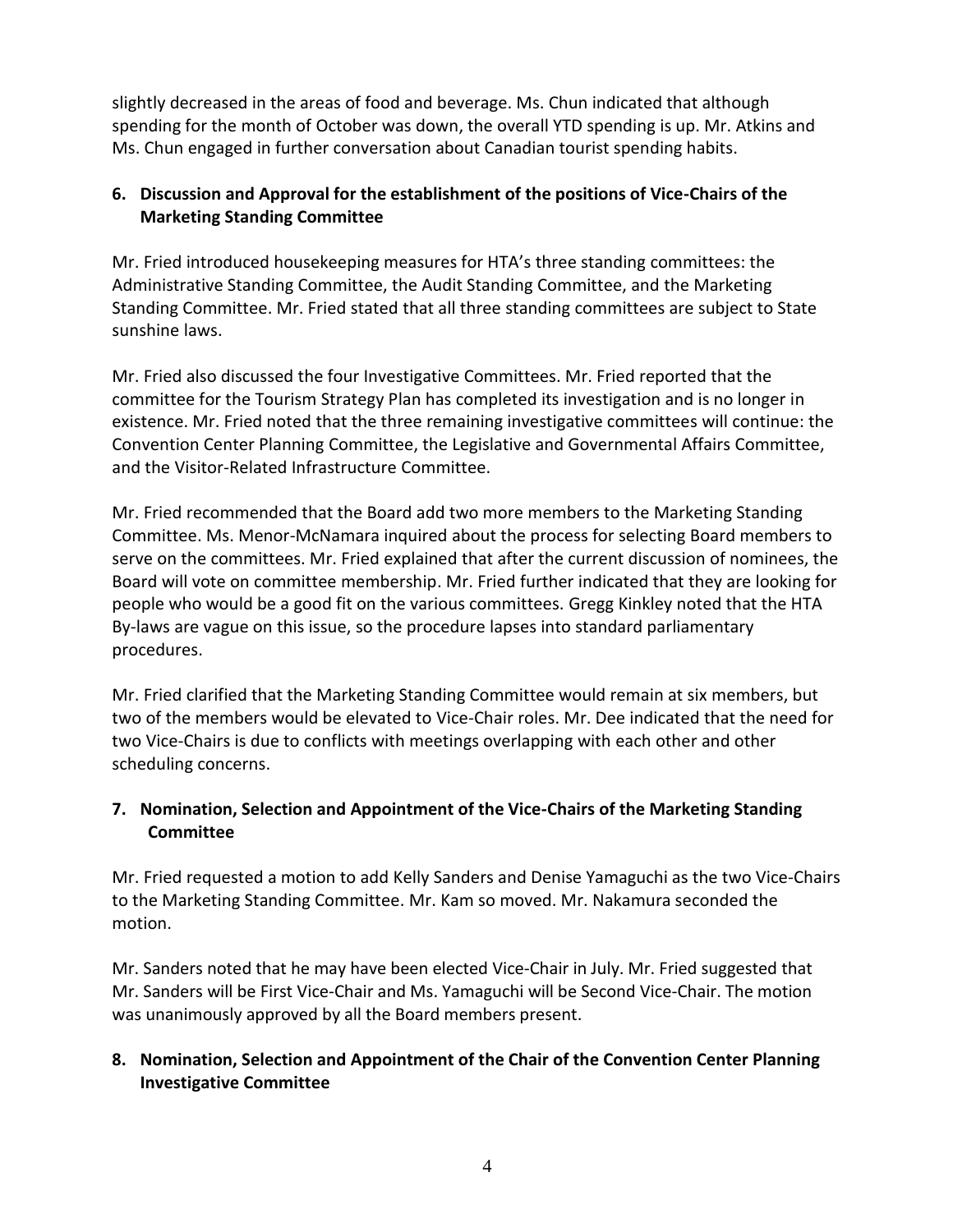Mr. Fried opened discussion for the appointment of Mr. Nakamura as Chair of the Convention Center Planning Investigative Committee. Mr. Fried requested a motion to appoint Mr. Nakamura. Mr. DeMello so moved. Mr. Atkins seconded the motion, which was unanimously approved by all the Board members present.

### **9. Nomination, Selection and Appointment of the Chair of the Visitor-Related Infrastructure Investigative Committee**

Mr. Fried opened discussion for the appointment of Mr. Sanders as chair. Mr. Fried requested motion to appoint Mr. Sanders. Mr. Kam so moved. Mr. Nakamura seconded the motion, which was unanimously approved by all the Board members present.

### **10. Nomination, Selection and Appointment of Board Members for the following Committees: Administrative Standing Committee, Audit Standing Committee, Convention Center Planning Investigative Committee, Legislative and Governmental Affairs Investigative Committee**

Mr. Fried opened discussion for the appointment of Mr. Sanders to replace a retiring member of the Administrative Standing Committee. Mr. Fried requested a motion to appoint Mr. Sanders. Mr. Dee so moved. Mr. Kam seconded the motion, which was unanimously approved by all the Board members present.

Mr. Fried announced that Mr. Nakamura and Mr. Atkins have agreed to remain on the Audit Standing Committee. Mr. Fried opened discussion for the appointment of Ms. Domingo for the Audit Standing Committee. Mr. Fried requested motion to appoint Ms. Domingo. Mr. Kam so moved. Mr. Dee seconded the motion, which was unanimously approved by all the Board members present. Mr. Fried thanked Ms. Domingo for agreeing to serve as a member of the committee.

Mr. Fried announced that Mr. Nakamura and Mr. Atkins shall remain on the Convention Center Planning Investigative Committee. Mr. Fried opened discussion for the appointment of Ms. Yamaguchi and Ms. Kumukahi to the Convention Center Planning Investigative Committee. Mr. Fried requested a motion to appoint Ms. Yamaguchi and Ms. Kumukahi. Mr. DeMello so moved. Mr. Kam seconded the motion, which was unanimously approved by all the Board members present.

Mr. Fried announces that Mr. Kam will remain as Chair and Mr. Atkins, Mr. Dee and Mr. DeMello will remain on the Legislative and Governmental Affairs Investigative Committee. Mr. Fried opened discussion for the appointment of Mr. Nakamura to the committee. Mr. Fried requested motion to appoint Mr. Nakamura to the Legislative and Governmental Affairs Investigative Committee. Mr. Sanders so moved. Mr. Dee seconded the motion, which was unanimously approved by all the Board members present.

Mr. Fried announced that Mr. Dee will be leaving his position on the the Visitor-Related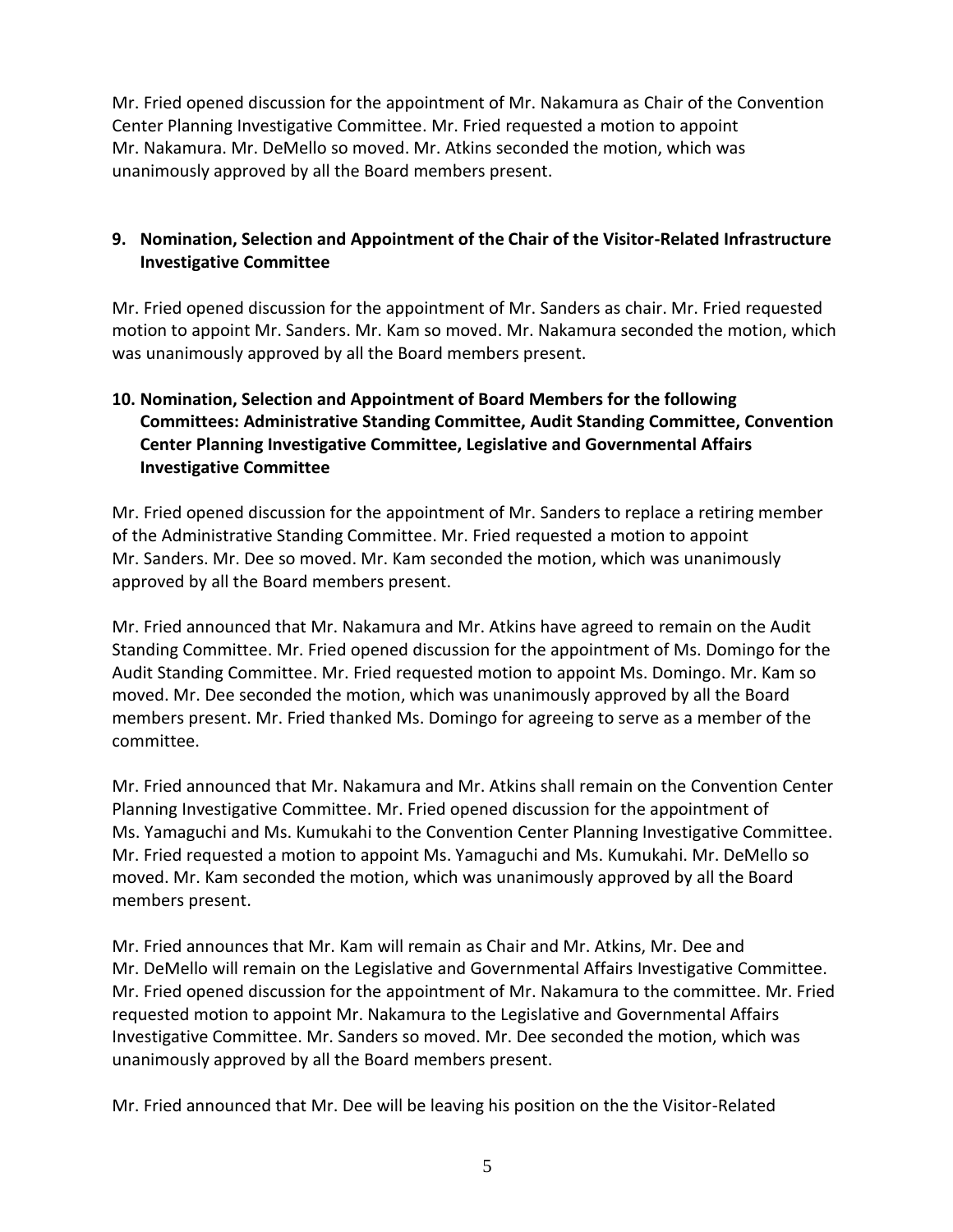Infrastructure Investigative Committee and nominated Ms. Menor-McNamara to assume this role. Mr. Fried opened discussion for the appointment of Ms. Menor-McNamara. Mr. Fried requested motion to appoint Ms. Menor-McNamara to the Visitor-Related Infrastructure Investigative Committee. Mr. Kam so moved. Mr. Atkins seconded the motion, which was unanimously approved by all the Board members present.

Mr. Fried concluded by restating that the only changes to the Marketing Standing Committee are the addition of two Vice-Chairs.

Ms. Menor-McNamara announced her interest in serving on the Marketing Standing Committee. Mr. Atkins noted that Mr. Nakamura has been asked to serve on too many committees. Mr. Fried requested that Mr. Nakamura stand down from the Marketing Standing Committee. Mr. Nakamura agreed. Mr. Atkins nominated Ms. Menor-McNamara to replace Mr. Nakamura. Mr. Fried requested motion to appoint Ms. Menor-McNamara to the Marketing Standing Committee. Mr. Atkins so moved. Mr. Kam seconded the motion, which was unanimously approved by all the Board members present.

# **11. Presentation, Discussion and Action on HTA's Financial Reports for July through September 2017**

Mr. Fried acknowledged Mr. Togashi, who requested Board approval of the HTA Financial Reports for July through September 2017. Mr. Togashi noted that he will provide the Board with a detailed update on the HTA budget in December.

Mr. Fried confirmed that Mr. Togashi requested approval for three months of HTA Financial Reports for July through September 2017. Mr. Fried opened discussion for approval for the three months of reports. Mr. Fried requested motion to approve the financial reports. Mr. Dee so moved. Ms. Domingo seconded the motion, which was unanimously approved by all Board members present.

Mr. Dee inquired about the two special fund notes under point three of report. Mr. Togashi noted that one reserve fund was created by statute the other reserve special fund was created by the Board for planning.

Mr. Fried elected to take some topics out of order, moving to Agenda items 14 and 15.

# **14. Report of, Discussion and Request for Approval of the HTA Sports Strategy**

Mr. Dee provided update from the November 29, 2017 Marketing Standing Committee meeting. The meeting focused on Go Hawaii .com updates, content distribution updates, site translations, and an in-depth review of the HTA Sports Strategy. Mr. Dee thanked Peter Honig from Ascendant Sports Group for his presentation at the Marketing Standing Committee meeting and offered the full support of the committee.

Mr. Fried acknowledged Mr. Honig, who presented the HTA Sports Strategy plan. Mr. Honig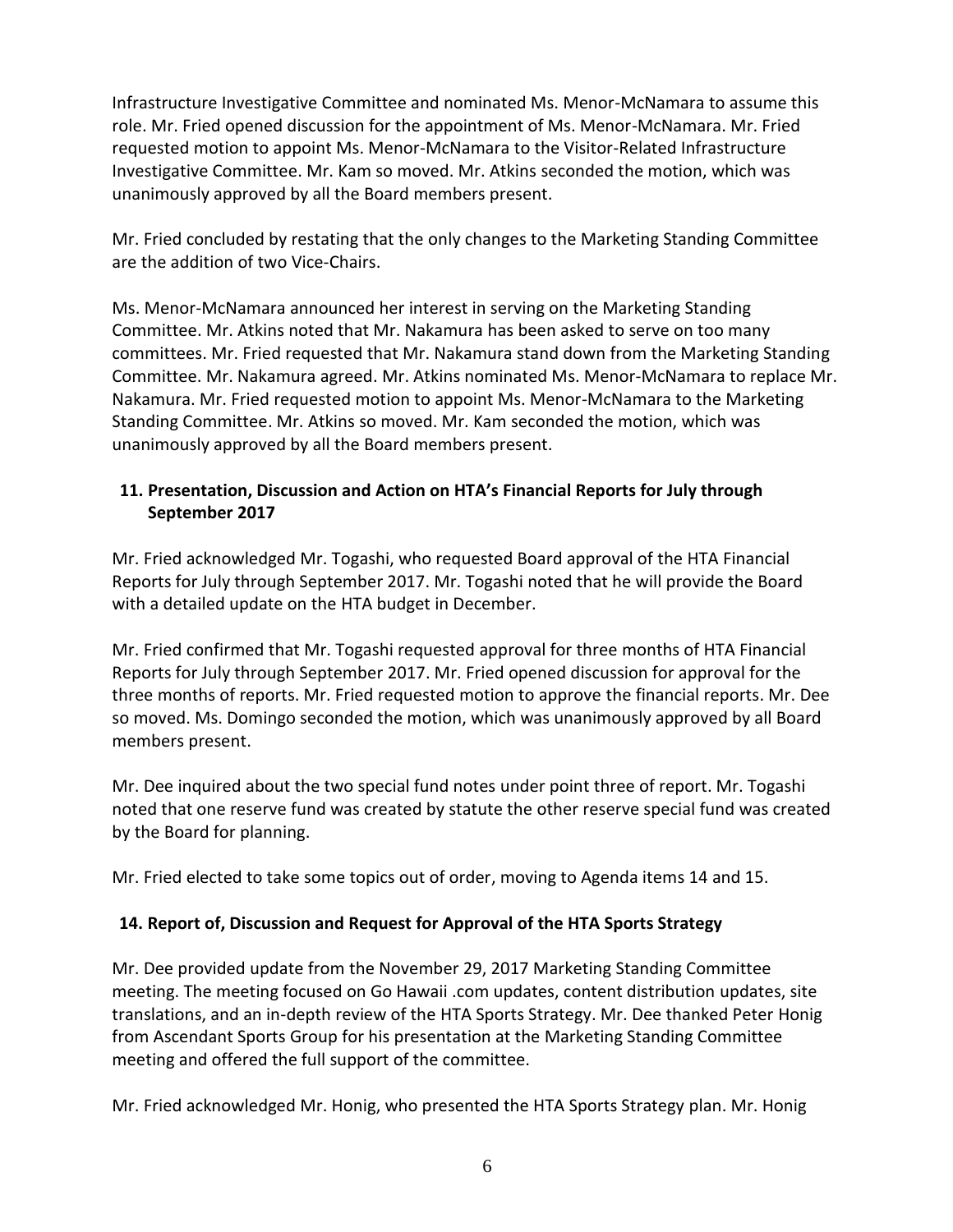noted that HTA's goal is to elevate Hawaiʻi to a premier sports destination point and to use sports as a catalyst to drive travel demand to Hawaiʻi. Mr. Honig explained that, as part of its Sports Strategy, HTA is working on collectively achieving a better procedure to measure information on events and report them.

Mr. Honig listed the next steps: 1) formalization of internal governance and evaluation process; 2) implementing a portfolio model approach; 3) amplifying select legacy events; and 4) utilizing actionable research to optimize investments.

Mr. Honig explained the formalization of internal governance and an evaluation process will utilize a score card with a score out of 5.0 possible points. He then explained that implementing a portfolio model approach to organize events will help HTA understand which events meet which criteria. He also noted that HTA has broken out its target events as follows: Marquee events; Signature events with broadcast exposure and which have a significant economic impact in Hawaiʻi, and Hawaiʻi authentic events.

Mr. Honig concluded his presentation by explaining HTA's amplification strategy, which has identified many worthy events. HTA is working on solutions to actively and effectively market these events with partners' and properties' support. Mr. Honig noted that a big part of the strategy is to engage and mobilize HTA partners and emphasized the need to formalize a communication plan with those organizations. Mr. Honig indicated that future organizations for HTA to mobilize this strategy include Ultimate Fighting Championship (UFC) and the University of Hawaiʻi (U.H.).

Mr. Fried stated the Hawaiʻi Tennis Open ran smoothly. Mr. Fried then opened discussion regarding whether HTA would be interested in supporting a UFC event. Mr. Dee thanked Ms. Dance, Mr. Baldemor and Ascendant for all the work they have been putting in. Mr. Dee then noted that HTA is spending less on sports than in past years and bringing a significantly higher return on this investment to the State. Mr. Dee indicated that HTA now has a selection and screening model that takes the emotion out of HTA's decisions over which sports events to support. Mr. Dee indicated that in his opinion, UFC is just like any other sport and HTA needs to evaluate it unemotionally.

Mr. Nakamura requested that the sports strategy be approved. Mr. Fried requested a motion to approve the Sports Strategy. Mr. Nakamura so moved. Mr. Kam seconded the motion, which was unanimously approved by all the Board members present.

#### **15. Strategic Discussion Regarding the Possibility of Hosting Mixed Martial Arts Events in Hawaiʻi**

Mr. Fried opened discussion for UFC events in Hawai'i. Mr. Baldemore inquired if a more detailed discussion will be occurring. Ms. Dance replied there was no proposal yet on the matter and there have only been general discussions. Mr. Baldemore noted that the topic was raised to the Board for discussion before a proposal was made.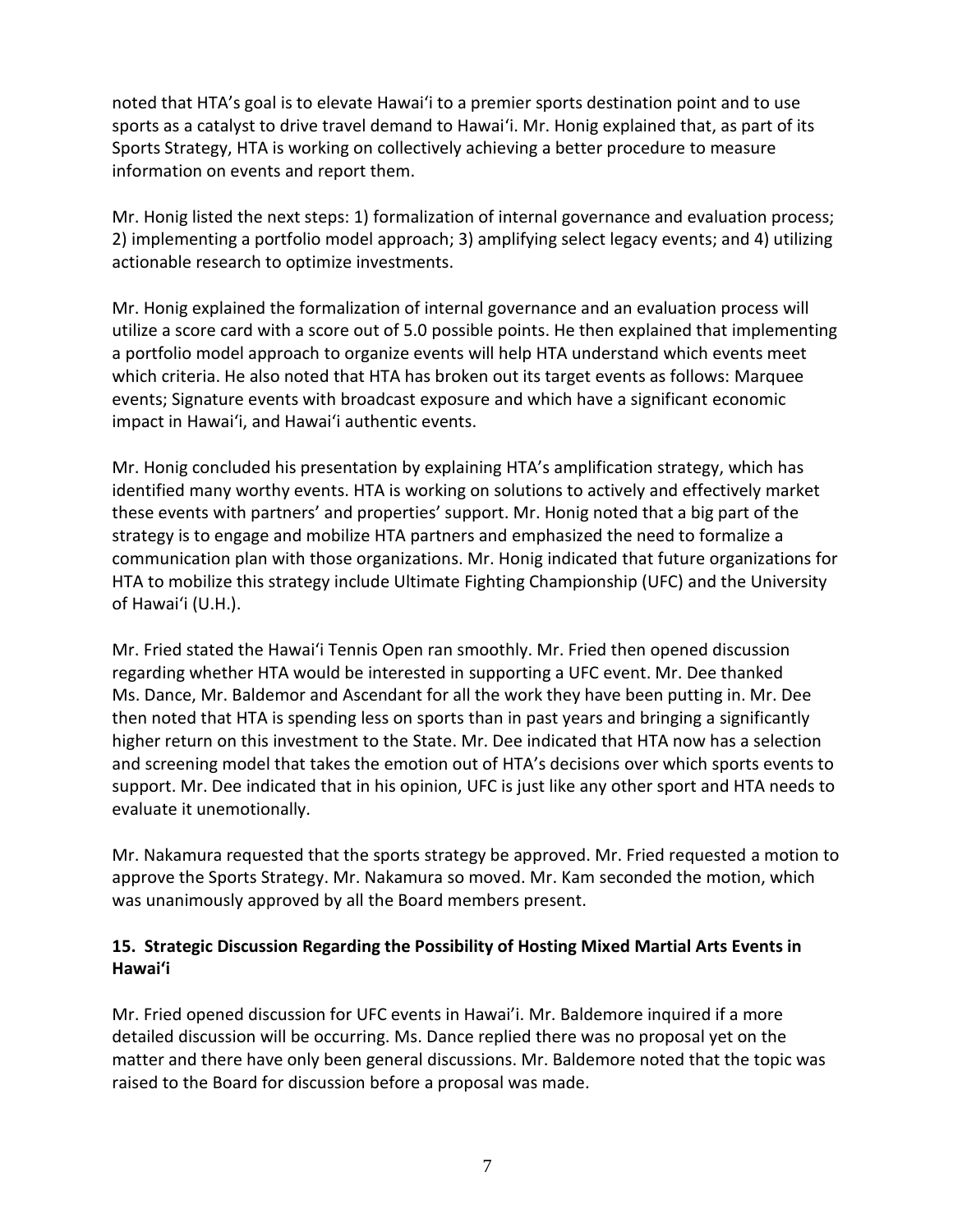Mr. Atkins explained that UFC is very popular on Kauai and reported that he has had a good working relationship with them in the past. Mr. Atkins and Mr. Kam both noted that they may not support UFC events personally, but HTA's support for a UFC event in Hawaiʻi is a topic worth opening for discussion. Rep. Onishi noted that the discussions in the Marketing Standing Committee meeting focused on what brand HTA is trying to promote for Hawaiʻi as a destination, in line with HTA's chief purpose to market Hawaiʻi.

Mr. Fried concluded the discussion by thanking everyone and noted that discussions would continue on the topic at a later Board meeting.

#### **12. Presentation by AEG Regarding an Update of Hawaiʻi Convention Center Recent Operational Activities and Sales Initiatives**

Mr. Fried acknowledged Teri Orton, who presented the Hawaiʻi Convention Center's (HCC) recent operational activities and sales initiatives.

Ms. Orton provided the HCC October financial update. Ms. Orton explained that is was a great month for HCC, hosting two corporate events for Taco Bell and Aflac. Ms. Orton noted that the YTD numbers compared with budgeted amounts can be found in tab 12 of the Board packet. Ms. Orton noted that the second column in the packet was what HCC anticipated receiving for its 2017 reforcasted numbers. Ms. Orton explained HCC reported 32% occupancy, roughly 180 events at HCC. Ms. Orton also noted that reforecast numbers put HCC at a \$873,100.00 net surplus. Ms., Orton also noted that Aflac and Taco Bell events brought big spending on food and beverage.

Ms. Orton explained that taking all of the revenue and subtracting expenses, the return on investment for every dollar spent at HCC is \$18.34 generated for the State in visitor spending.

Ms. Orton then explained that Sales and Marketing reports show that HCC closed nearly 50,000 room nights in August through October 2017. Ms. Orton also indicated that an estimated 61,000 tentative room nights may close by year end. Mr. Orton noted that HCC closed a National Letter Carriers event for 2020, bringing roughly 30,000 rooms per night to Hawaiʻi.

Ms. Orton then highlighted HCC's October activities. She noted the team attended the IMAX conference in Las Vegas and the International Union for Nutritional Science in Buenos Aires, Argentina. Ms. Orton explained an HCC team attending in Buenos Aires lost the bid for next years' convention by 18 votes in favor of Hawaiʻi to 25 votes in favor of Paris. Ms. Orton noted that it was the third event that HCC has lost due to the travel ban.

Mr. Szigeti asked how HCC and HTA can combat the travel ban issues. Ms. Orton explained that her team is focusing on highlighting Hawaiʻi's Aloha Spirit to counteract international sentiment that the United States is not welcoming, sweetening incentive packages, and highlighting Hawaiʻi's close proximity to Asia. Mr. Szigeti added that HTA has also addressed the visa slowdown with the Hawaiʻi Congressional delegation. Mr. Fried also added that many of these issues should be resolved by 2020.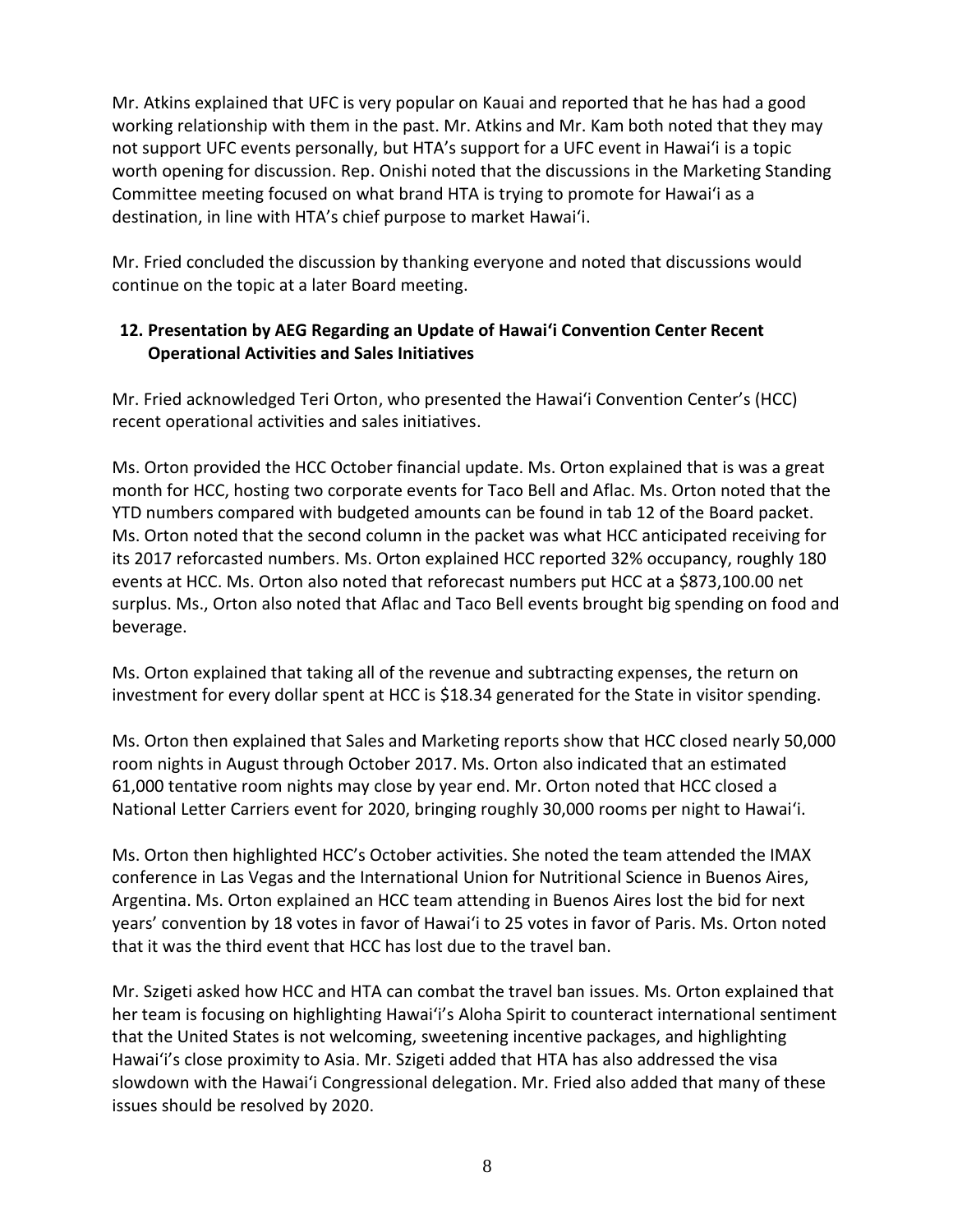Mr. Baldemor continued the discussion on the travel ban and noted that Canada and other countries are leveraging the U.S. travel ban in their marketing strategy. Mr. Dee agreed and suggested getting the stakeholders more involved in marketing to combat international perception. Mr. Baldemor explained that HTA has made such adjustment. Mr. Baldemore noted that HTA's global marketing team has a MCI Global structure now to work with stakeholders and utilize global marketing partners to follow leads and figure out how to drive MCI business.

Mr. Sanders added that Board members need to engage hoteliers in the state to help combat the issues HTA is facing. Mr. Sanders also noted the need to engage that community and allow them to come to the table with suggestions. Mr. Sanders added that there are many great leaders in Hawaiʻi that have not been approached yet on this subject.

Ms. Orton explained that HCC and HTA want to have a meeting with senior leaders and general managers of these properties to discuss the issues HCC has with inventory, pricing, and travel ban issues to figure out how everyone can work together to better handle these problems.

Mr. Fried inquired whether HCC is trying to separate Hawaiʻi from the other forty-nine states in marketing. Ms. Orton explained that Hawaiʻi is trying to highlight its safety and inclusion, but the perception deficit in the wake of the travel ban disables the U.S. as a whole amongst international conference organizers generally. Mr. Orton concluded her presentation by noting that the North Korea missile test sirens are starting to be brought up by convention organizers.

# **13. Report of Discussion and Request for Approval to Hawaiʻi Convention Center's 2018 Budget**

Mr. Togashi opened the discussion, stating that HTA requesting Board approval for an amended and updated budget for AEG for 2018. Mr. Togashi reported a slight increase in the sales and marketing budgets reflected shifts from the 2017 budget to the 2018 budget. Mr. Togashi also reported on the facilities side that the budget is being updated to reflect an additional pick-up in business, which will translate into increased income and expenses.

Ms. Orton reported a nominal increase in the budget. She reported an additional \$50,000.00 allocated to the sales and marketing flexibility fund for business already confirmed (i.e. incentive money).

Mr. Fried opened the discussion. Mr. Nakamura made a motion to approve the HCC 2018 budget. Ms. Domingo seconded the motion.

Ms. Orton clarified that the additional \$50,000.00 in funds constitutes amounts that HTA is allocating back to HCC. In the past, any unused funds went back to HTA; this allocation reflects a return of those funds pursuant to HTA's change last year, in which Mr. Togashi gave HCC the ability to carry over unused funds from previous years' budgets, a majority of which were from salary and wages for unfulfilled positions.